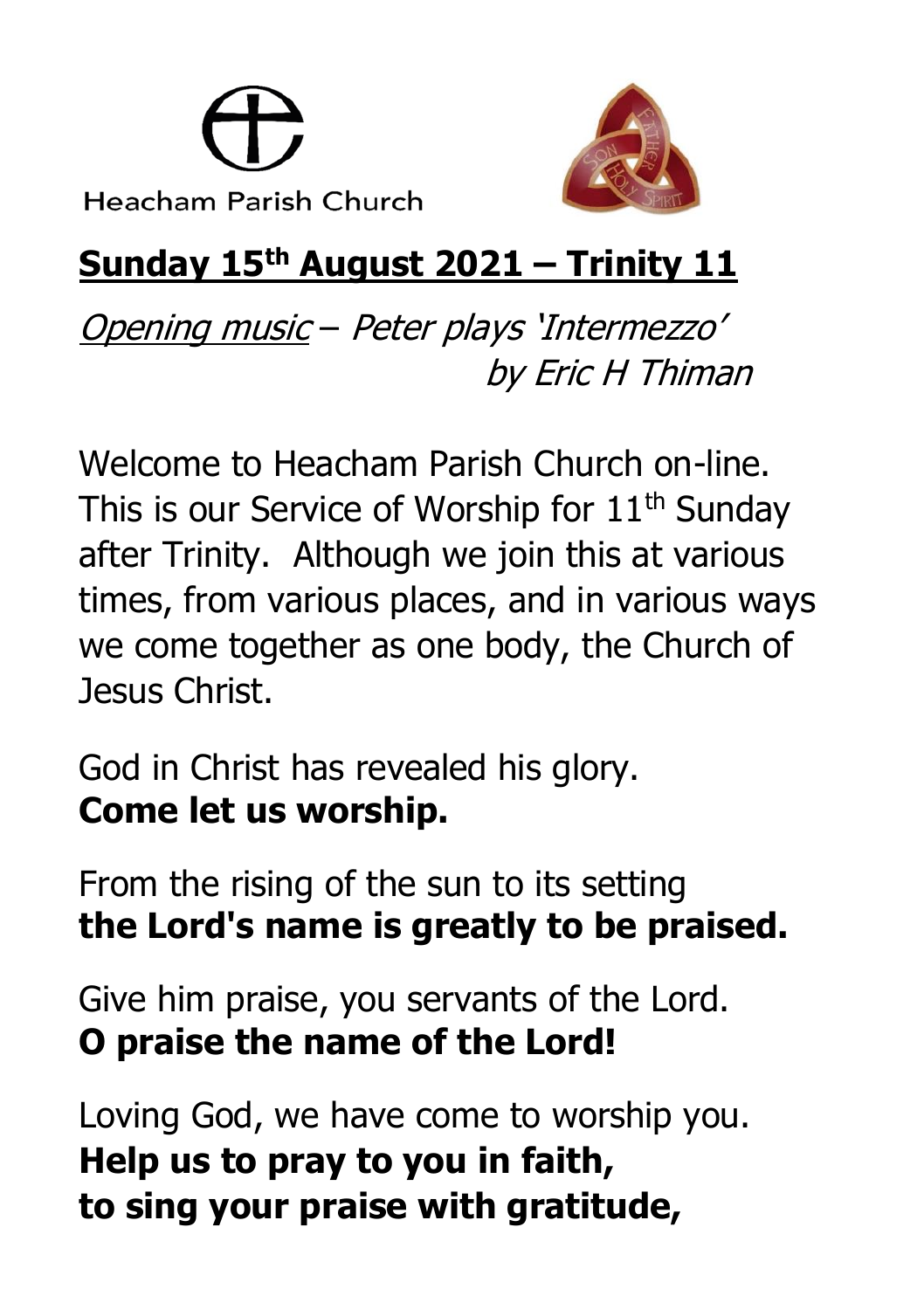### **and to listen to your word with eagerness; through Christ our Lord. Amen.**

God of our days and years, we set this time apart for you. Form us in the likeness of Christ so that our lives may glorify you. **Amen.**

#### Hymn **– Father, we love you**.

Father We Love You We Worship and Adore You Glorify Your Name in All The Earth Glorify Your Name, Glorify Your Name Glorify Your Name in All The Earth

Jesus We Love You We Worship and Adore You Glorify Your Name …

Spirit We Love You We Worship and Adore You Glorify Your Name …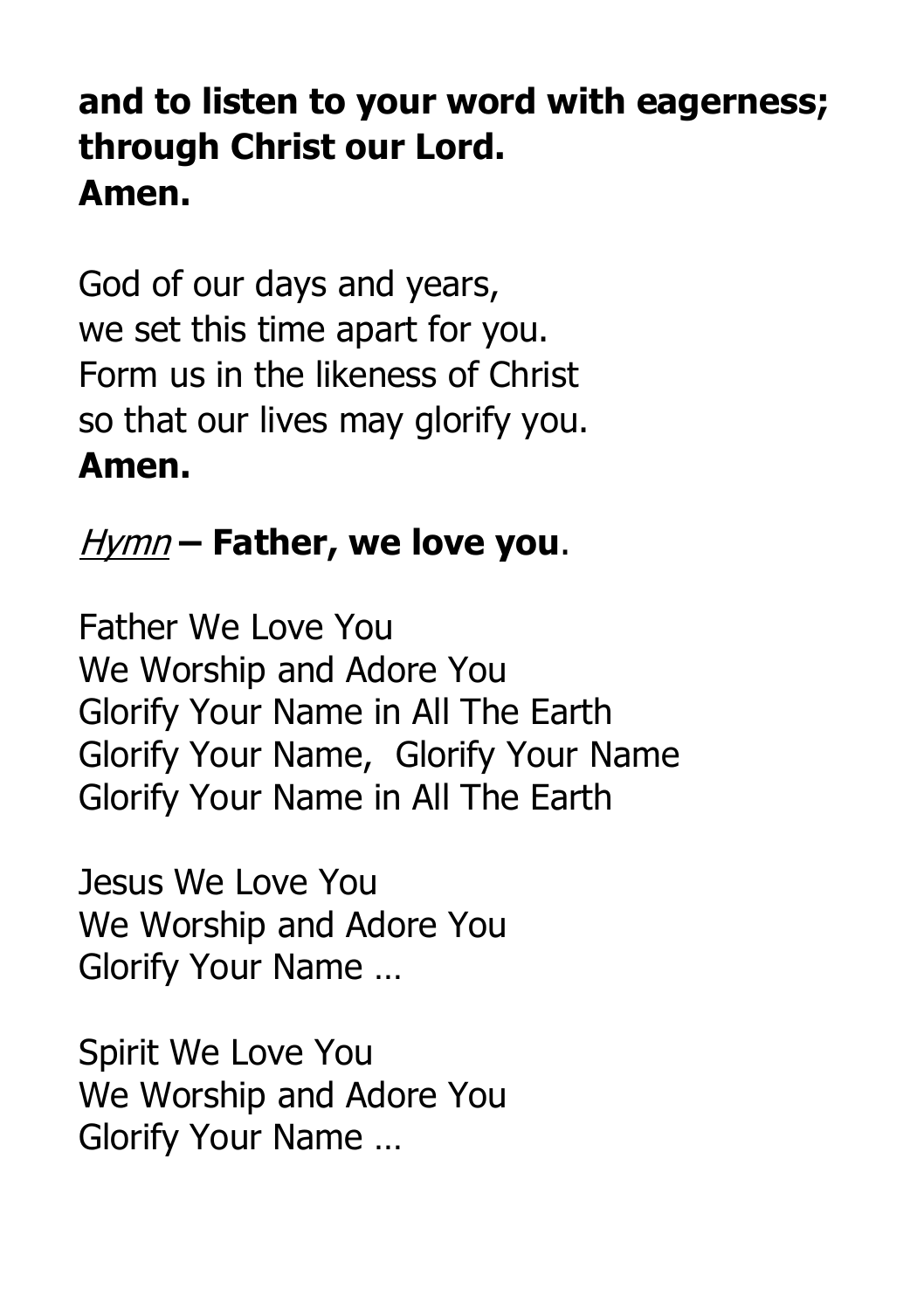### **Prayers of penitence -**

Compassion and forgiveness belong to the Lord our God, though we have rebelled against him. Let us then renounce our wilfulness and ask his mercy by confessing our sins in penitence and faith.

#### **Almighty God, long-suffering and of great goodness:**

**I confess to you, I confess with my whole heart my neglect and forgetfulness of your commandments,**

**my wrongdoing, thinking, and speaking; the hurts I have done to others, and the good I have left undone. O God, forgive me, for I have sinned against you; and raise me to newness of life; through Jesus Christ our Lord. Amen.**

Almighty God, our heavenly Father, who in his great mercy has promised forgiveness of sins to all those who with heartfelt repentance and true faith turn to him: have mercy on you,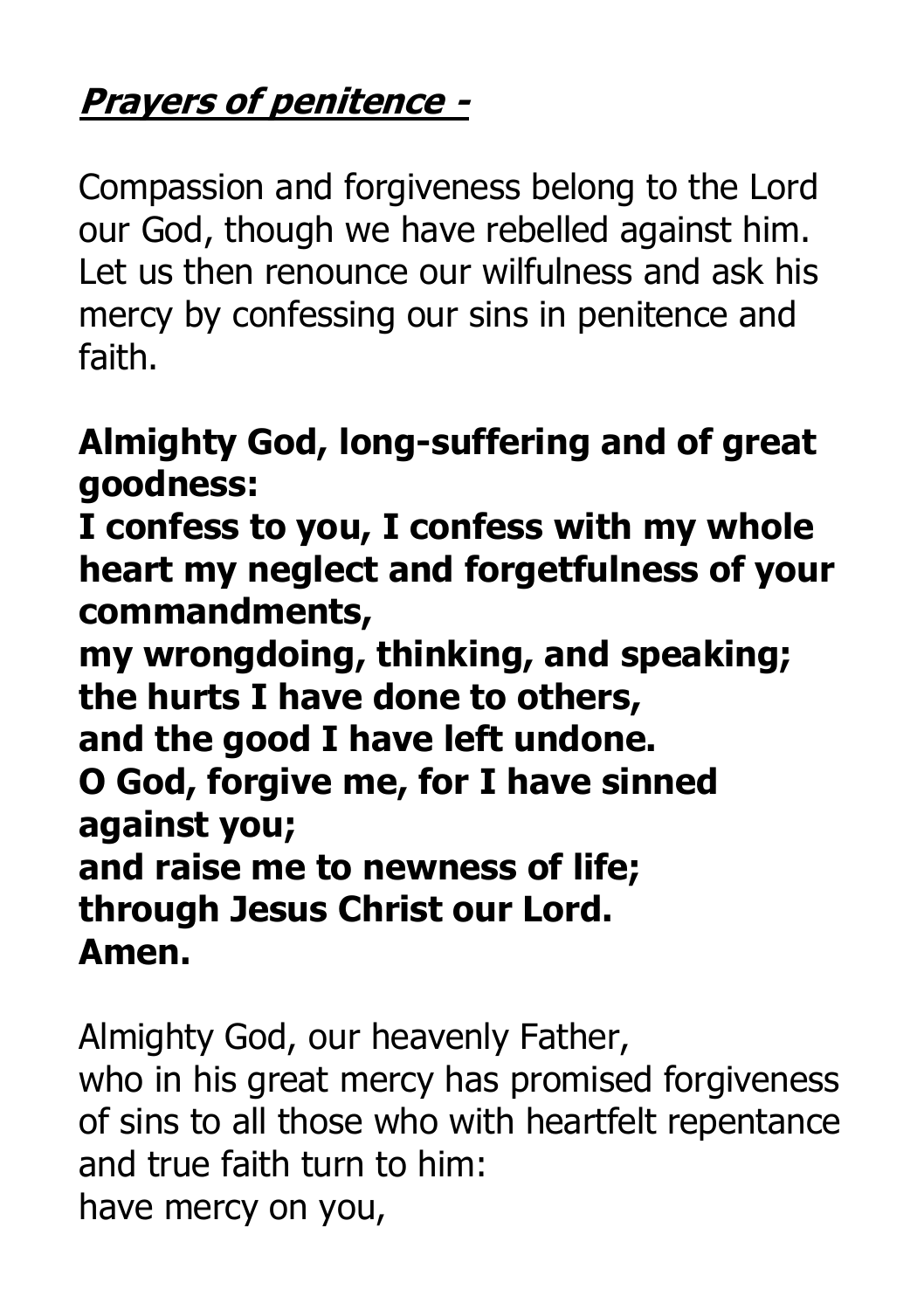pardon and deliver you from all your sins, confirm and strengthen you in all goodness, and bring you to everlasting life, through Jesus Christ our Lord. **Amen.**

**Bible reading** – Ephesians Ch 3: 14-21, read by Judith

### **A reflection** – on these verses, by Pip

Let's pray: Father thank you that the boundary lines have fallen in pleasant places for us. Thank you for all your blessings, especially your Word. Help us to see something more of you today, for we ask in Jesus' name. Amen.

We are heading towards the halfway point of Paul's letter to his church friends in Ephesus. If you need a reminder, Paul began with greetings, followed by the spiritual blessings we have in Christ. Then there were details of prayer and thanksgiving. Chapter two, in a nutshell, is the doctrine of salvation plus a reminder of what that means worked out. Chapter three begins with details of Paul's calling and credentials.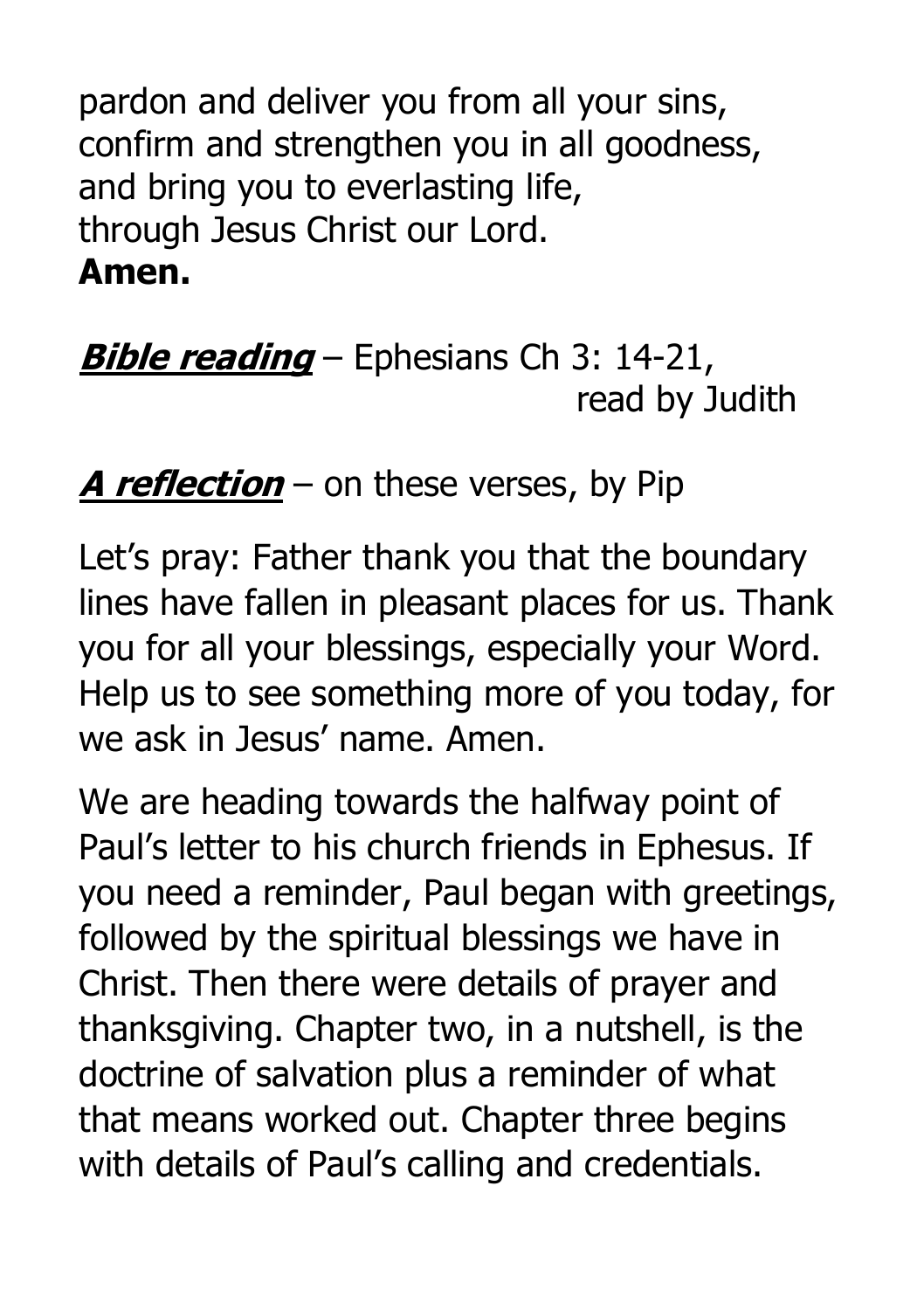So, we reach today's reading. I don't know about you, but I really love these verses. It's like Paul stops to draw breath. He puts aside Paul, the teacher, apostle, church leader and planter; and we meet Paul the man of prayer with a deep relationship and understanding of Christ. Paul the man who trusts the Lord utterly and completely. Paul the man who knows how to intercede for everyone both at a corporate and a personal level.

Look how he prays. Firstly, his bodily position, a few words easily overlooked. He says, "For this reason I kneel before the Father". Paul the man who fills a significant proportion of the New Testament is a man who kneels in prayer. He knows his debt, his place, and dues to the master who called him into family and service.

Look at what he prays. He starts with asking that the Lord will strengthen with power, through the Holy Spirit, followers of Christ in their inner being. He prays for hearts in-dwelt with faith. Then he goes on to pray these fantastic words: "I pray that you, being rooted and established in love, may have the power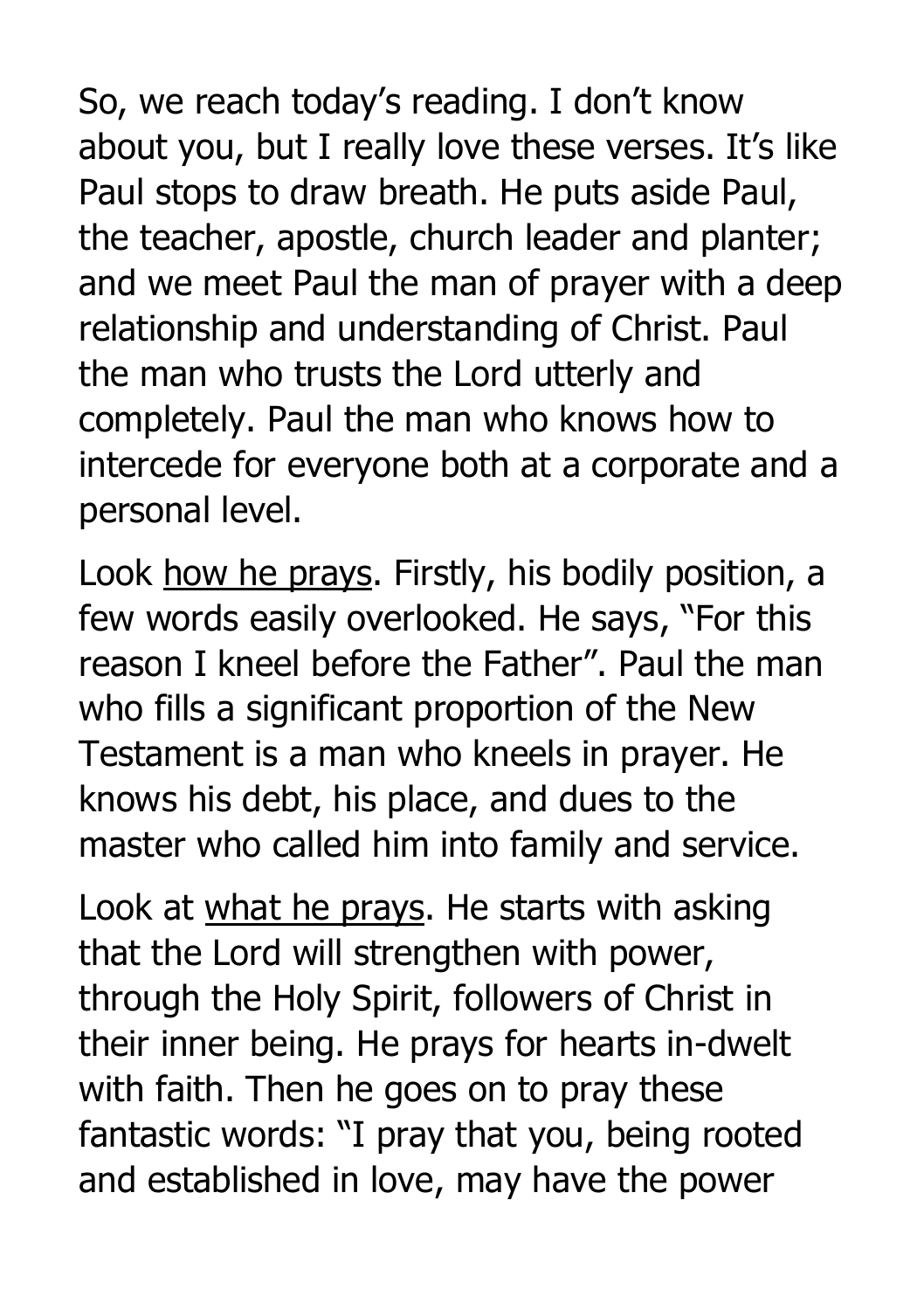together with all the saints, to grasp how wide and long and high and deep is the love of Christ, and to know this love that surpasses knowledge that you may be filled to the measure of all the fullness of God."

Then as if that prayer didn't cover all the bases, he goes on to remind the church and us of God's infinite ability. He is "able to do immeasurably more that all we ask, or imagine, according to his power that is at work within us." The verses conclude with a call to adulation. "To him be glory in the church and in Christ Jesus throughout all generations, for ever and ever. Amen."

When Paul wrote these words I don't think he had the faintest idea of how many generations would be encouraged, helped, and comforted by them. To be honest I almost feel that there is really nothing to add to them today. However, we could maybe consider how we can apply them to our own lives.

I would like briefly to consider three things: - Firstly how Paul prays, then what he prays, and why he prays. We have already paused to note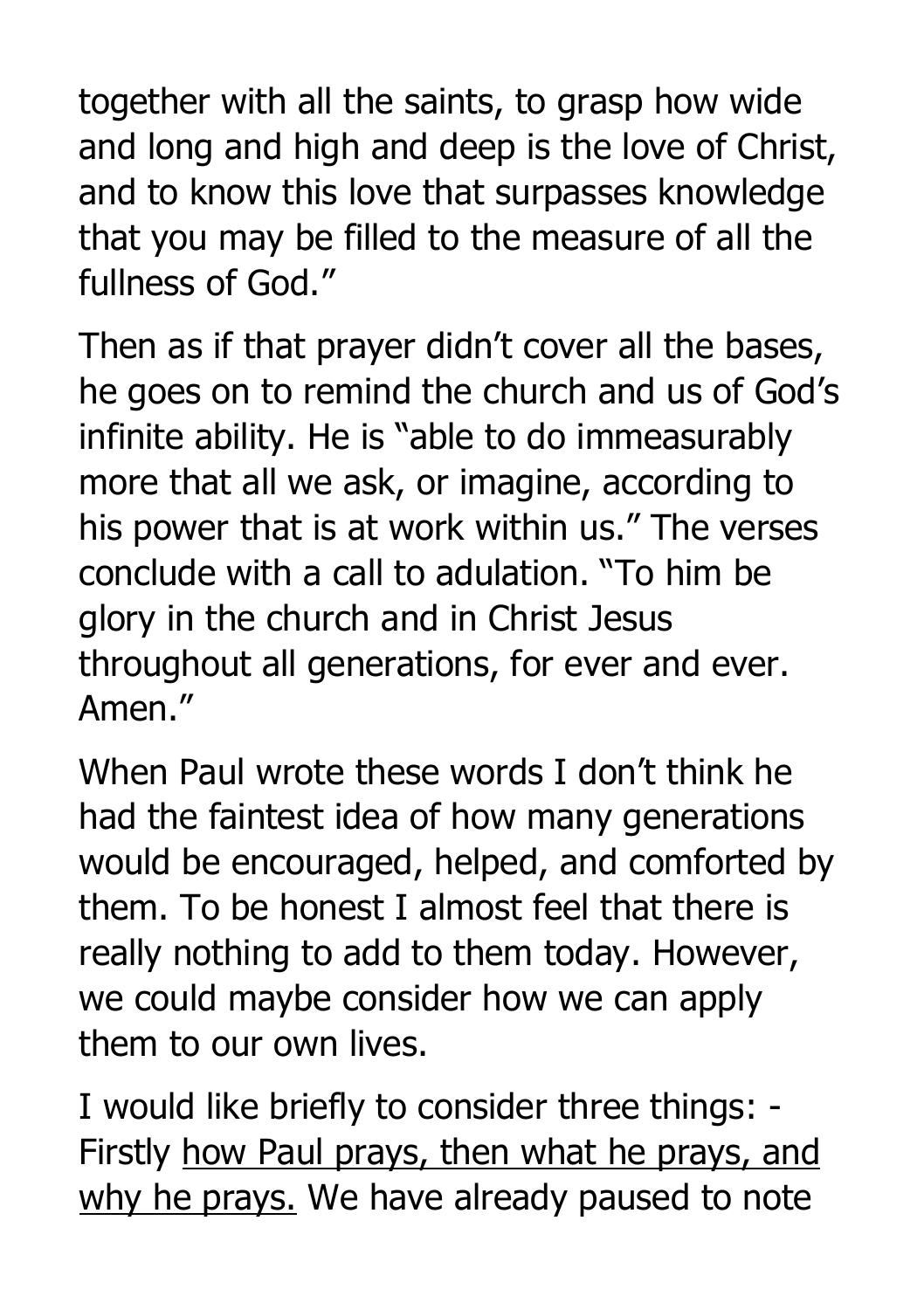that Paul prays from a kneeling position. How do we pray? Have we ever given any thought to our own body language in prayer? Now I would never suggest for an instant that genuflection is the only right position from which to pray. Many of us pray in lots of different ways, sitting, standing, walking, driving, or from a prone position, to name a few. There is no right way from which to pray. However, what is important is that we pray in a way that is honouring and recognises whose presence we are in. So how do we pray?

Next let's examine briefly what Paul prays. We can all recognise that Paul is a prayer warrior of the first degree. He prays deeply, he prays for spiritual enlightenment, for knowledge of a loving God, and he puts no limits on what it is possible to ask the Lord for. What about us? When we are praying for family, friends, church, the world, and a myriad of other things, what do we pray for them? Sometimes it is a good practice to examine our prayer life and how, what, and why we pray. Why? because sometimes we can get stuck in a prayer rut, praying the same old things for the same old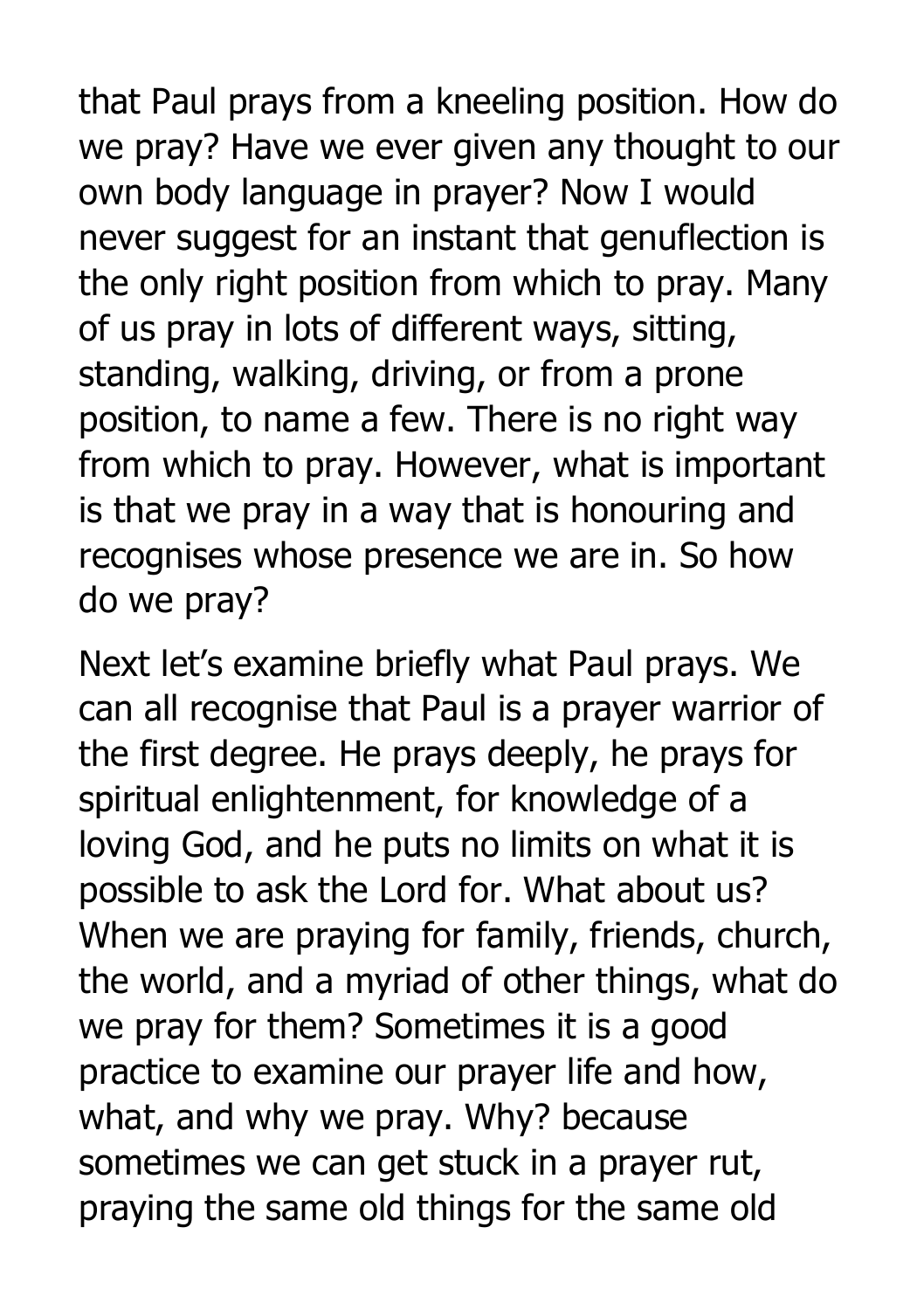people. If we are stuck in a rut then it's time to go back to the Word and look at what prayers others have offered in the past. It can kickstart a stale prayer time, it can deepen our knowledge of the Lord, and remind us what privileged people we are.

Finally, why does Paul pray? Paul prays because he is in a deep relationship with the Lord. He loves the Lord; he knows the Lord will hear and answer him. Why do we pray? Do we pray only when we are desperate, lost, sad and alone? Or do we pray constantly because we are in relationship with Jesus and we know that communication is a vital part of keeping a relationship alive, growing, and enabling us to root and establish ourselves in the only place worth rooting and establishing ourselves in this crazy world that God loves so much?

So, as we close, I pray for everyone here that this week we will pray boldly, pray cheerfully, pray lovingly; able to grasp how wide, long, high, and deep is the love of Christ for us, for our families, for our friends, for our church, and for our world. Amen.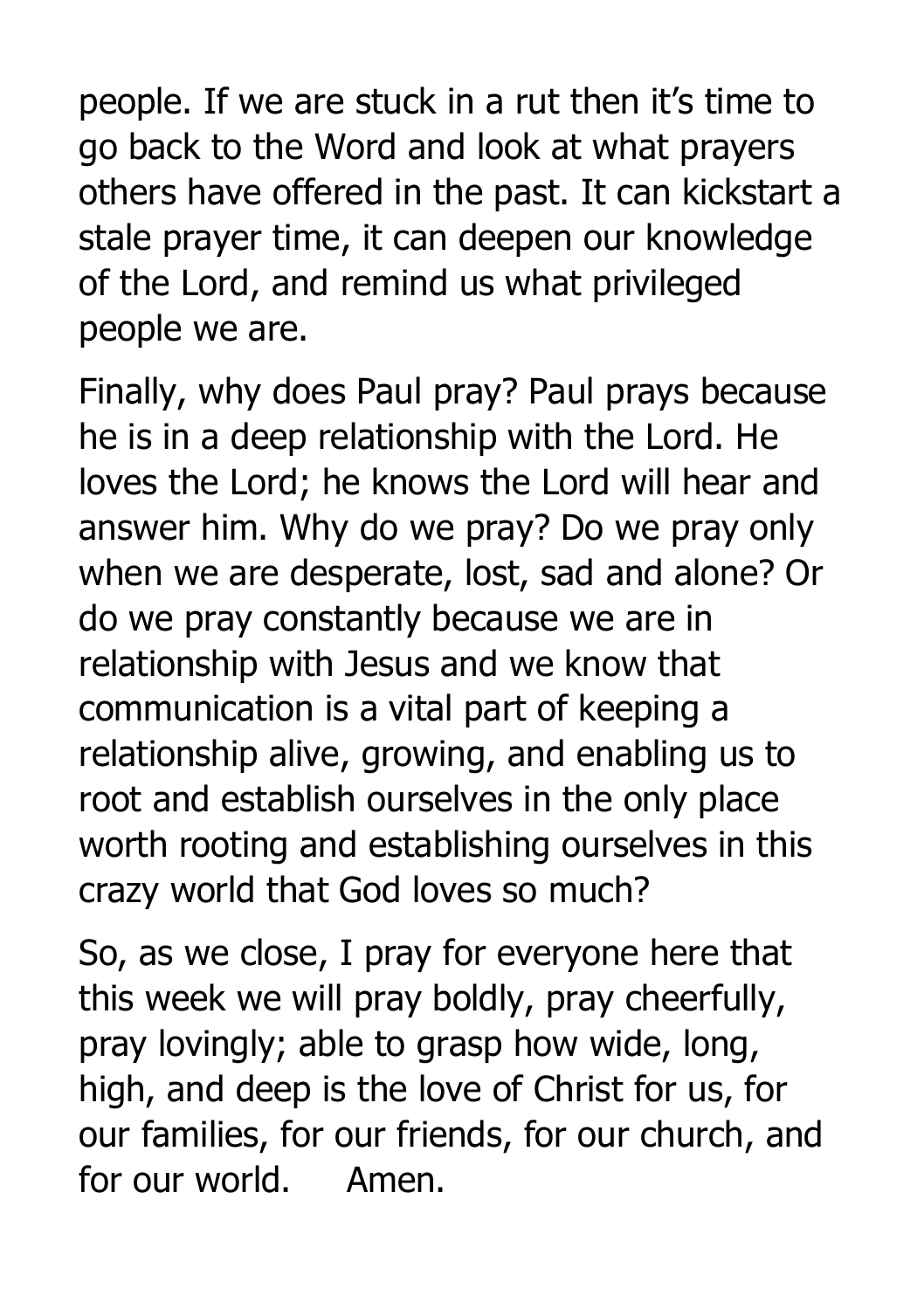# **Affirmation of faith -**

Do you believe and trust in God the Father, source of all being and life, the one for whom we exist? **We believe and trust in him.**

Do you believe and trust in God the Son, who took our human nature, died for us and rose again? **We believe and trust in him.**

Do you believe and trust in God the Holy Spirit, who gives life to the people of God and makes Christ known in the world? **We believe and trust in him**.

This is the faith of the Church. **This is our faith. We believe and trust in one God, Father, Son and Holy Spirit. Amen.**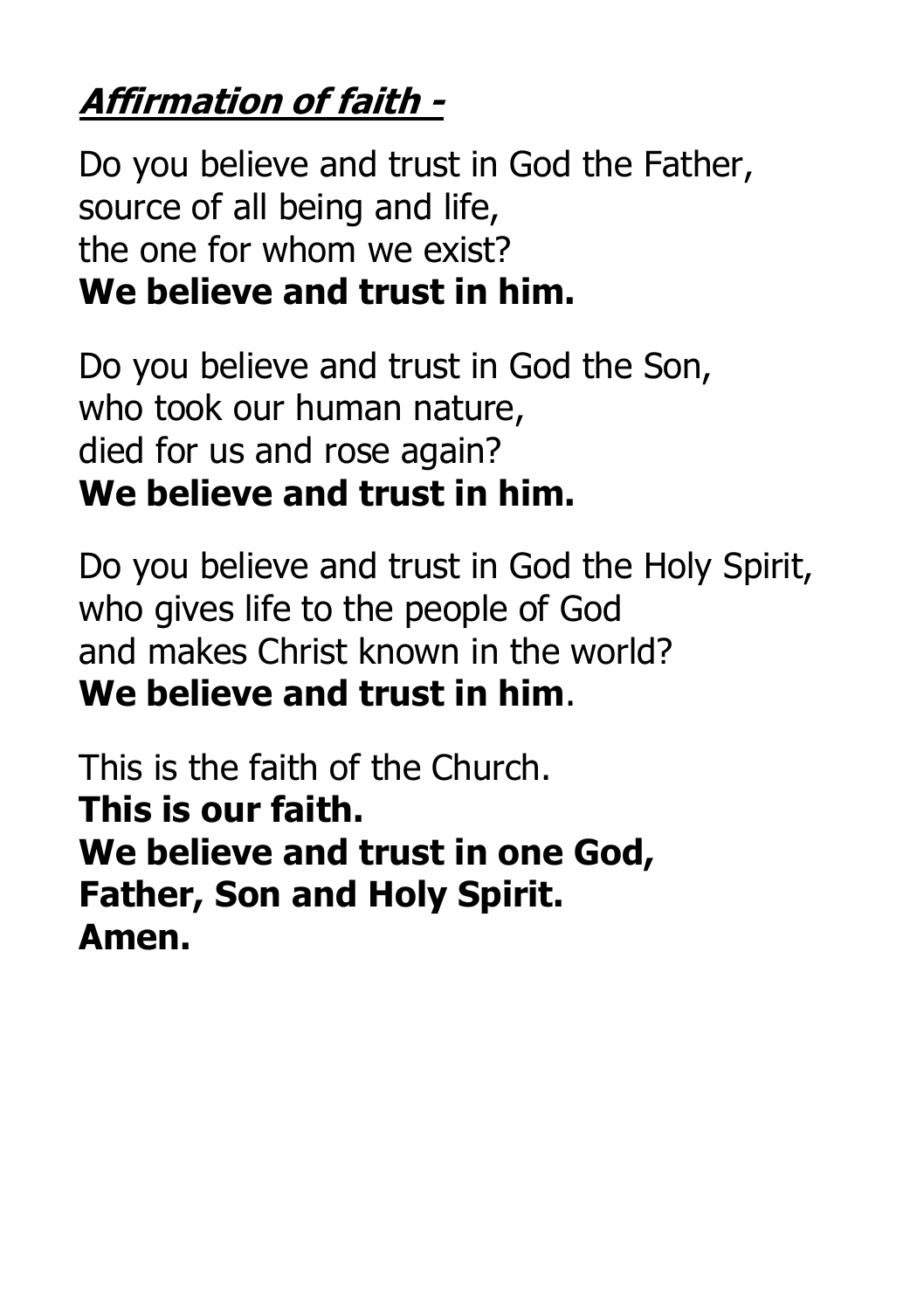### Hymn – **To God be the glory**

To God be the glory, great things He hath done, So loved He the world that He gave us His Son, Who yielded His life an atonement for sin, And opened the life-gate that all may go in. Praise the Lord, praise the Lord, Let the earth hear His voice; Praise the Lord, praise the Lord, Let the people rejoice;

O come to the Father through Jesus the Son, And give Him the glory; great things He hath done.

O perfect redemption, the purchase of blood, To every believer the promise of God; The vilest offender who truly believes, That moment from Jesus a pardon receives. Praise the Lord

Great things He hath taught us, great things He hath done, And great our rejoicing through Jesus the Son; But purer, and higher, and greater will be Our wonder, our rapture when Jesus we see. Praise the Lord …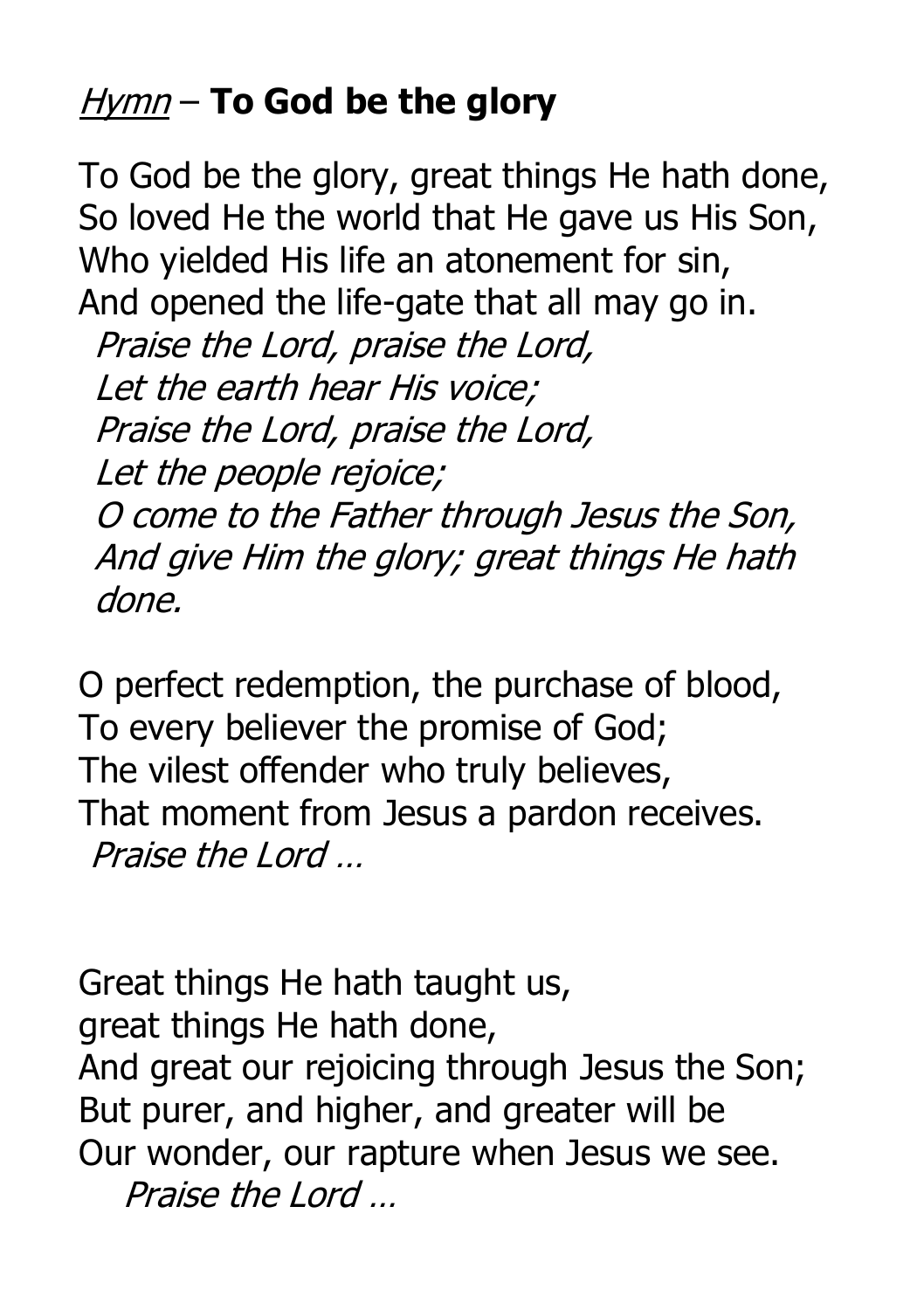#### **Prayers of Intercession** – led by Sue Spencer

Great and loving God, we greet you this day with praise and wonder. We greet you as the creator of the ends of the earth, sovereign over space and time, greater than we ever imagine. We greet you this day with joy and thanksgiving. We greet you as our Lord, our friend, and our saviour.

We greet this day, and we praise you that you are here to greet us and everyone, today and every day, here and everywhere. Help us to meet with you and grow closer to you. Help us to glimpse your glory and make it known through all we say and do, to the glory of your name.

Forgive us when we only turn to you when things trouble us and when we forget to thank you for your blessings and bounty. Help us to recognise all the wonderful things in your world for which we should be grateful and send us out into the coming week ready to show our gratitude in all that we do and say.

**Lord in your Mercy, Hear our prayer.**

Let us pray to the Lord, who is our refuge and stronghold. We pray for those who are guiding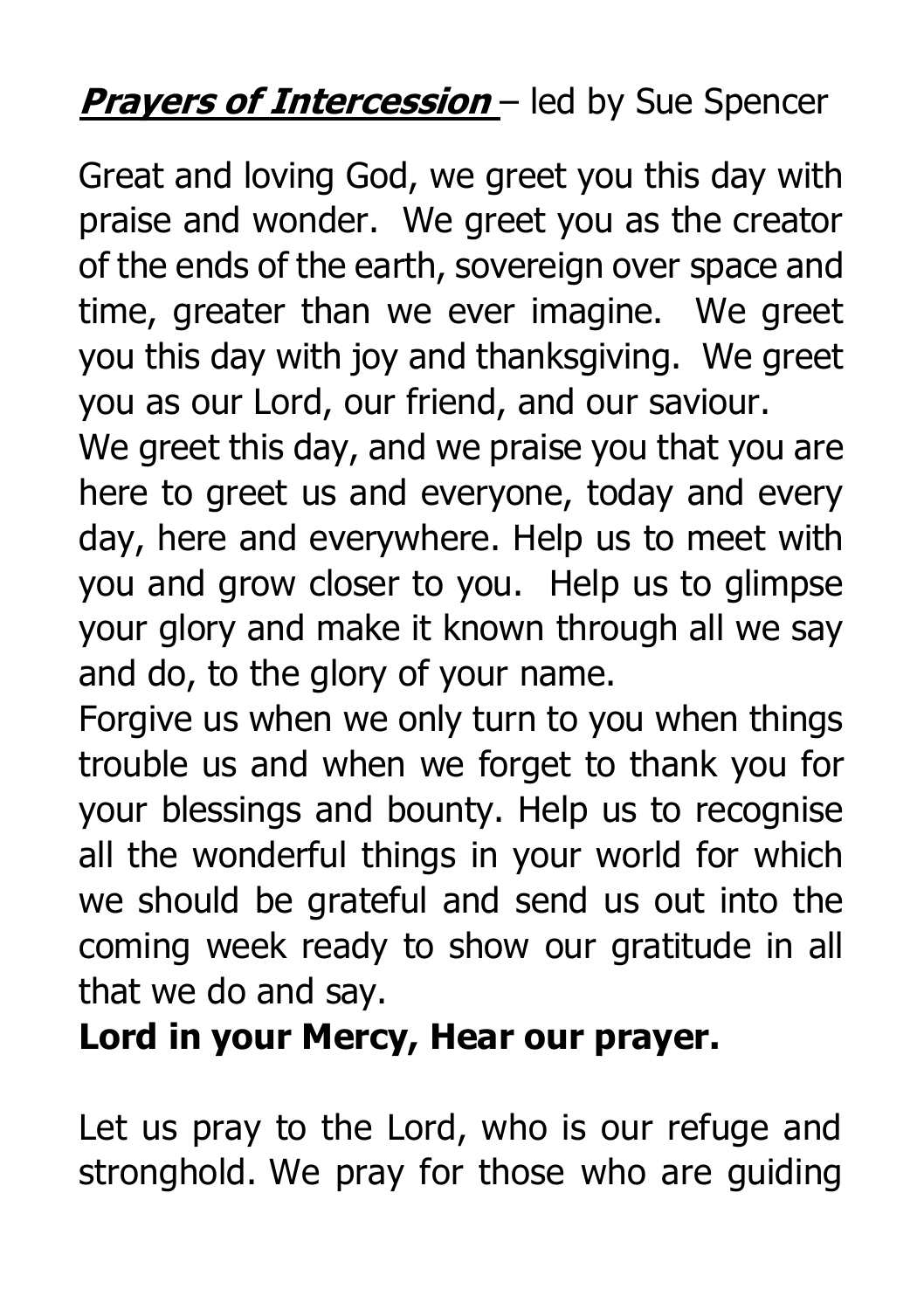our nation at this time, and shaping national policies, that they may make wise decisions. We pray for our Queen especially at this time of grief for her, we thank you for her long & wise reign and for her faith in you.

#### **Lord in your Mercy, Hear our prayer.**

Lord, we pray for your church and ask that it might always provide a solid foundation upon which we can anchor our lives. We especially pray for Christians who pay a heavy price for their faith, who daily experience hostility from their governments, employers, and neighbours, as a result of their identification with Christ. We pray for those Christians around the world who are being persecuted yet continue to serve. We pray for those here Lord for whom persecution may not be life threatening but who, by declaring their faith in you, add complications and pressure on relationships and can make lives uncomfortable.

We pray for your presence into these situations, knowing that your love, grace, and mercy will overcome all.

**Lord in your Mercy, Hear our prayer.**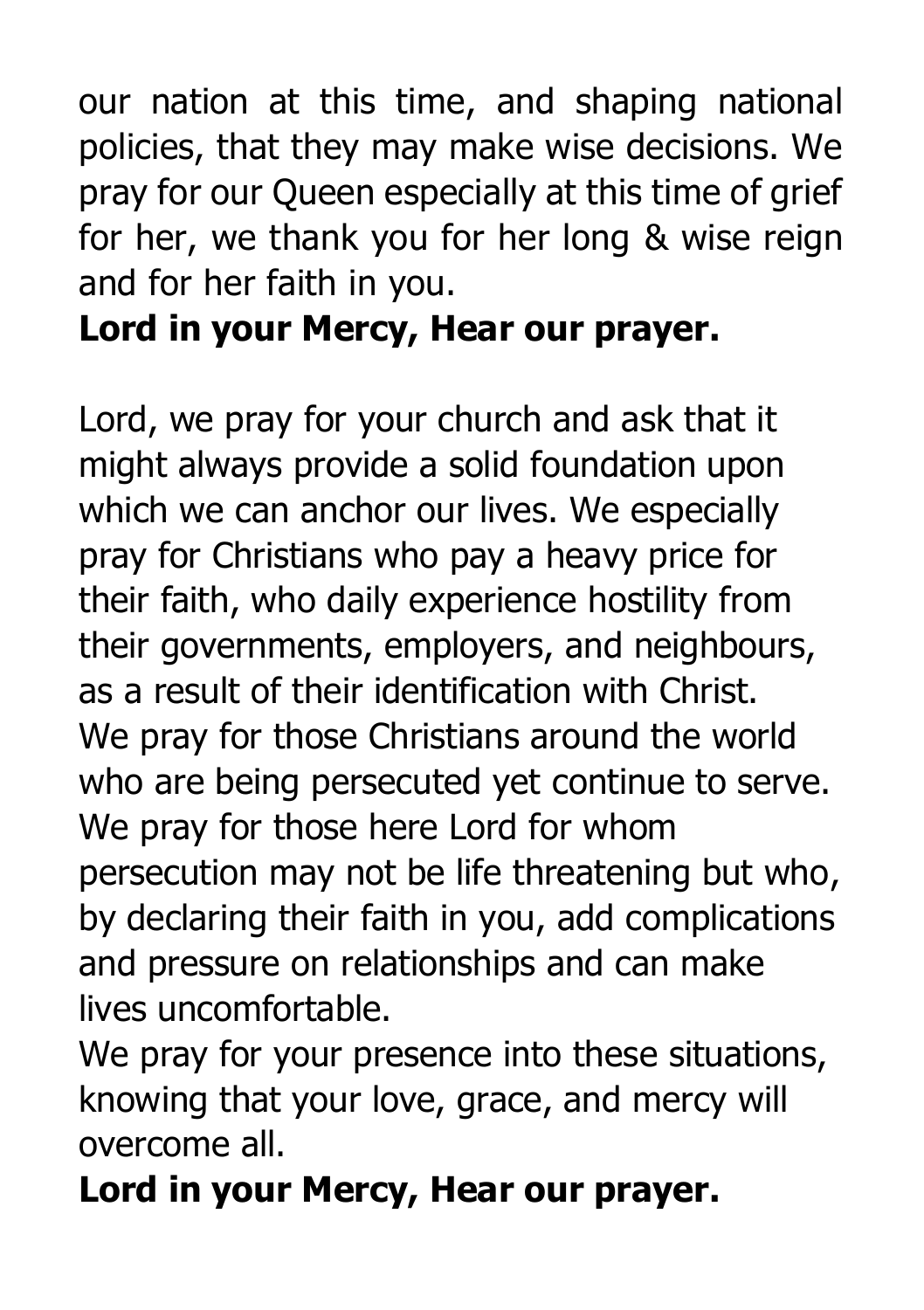Lord we pray for the health and well-being of our nation, that all who are fearful and anxious may be at peace and free from worry. We pray especially for Veronica and Kaitlyn; we ask Lord that they may find some peace and that you will give them the strength that they need at this difficult time in their lives. We pray for Simon and ask that he may feel your presence, your comfort and peace. We thank you for all the doctors and nurses that, through their skill and insights, many people will be restored to health. We also pray for those that are known to us who are ill and for those who are grieving at this time. Let us take a few moments of quiet to bring them to you.

**Lord in your Mercy, Hear our prayer**.

### **God beyond us,**

God with us, God inside us, we worship you. **God outside us,**

God among us, God within us, we praise you. **God the Father,** God the Son, God the Holy Spirit, we honour you.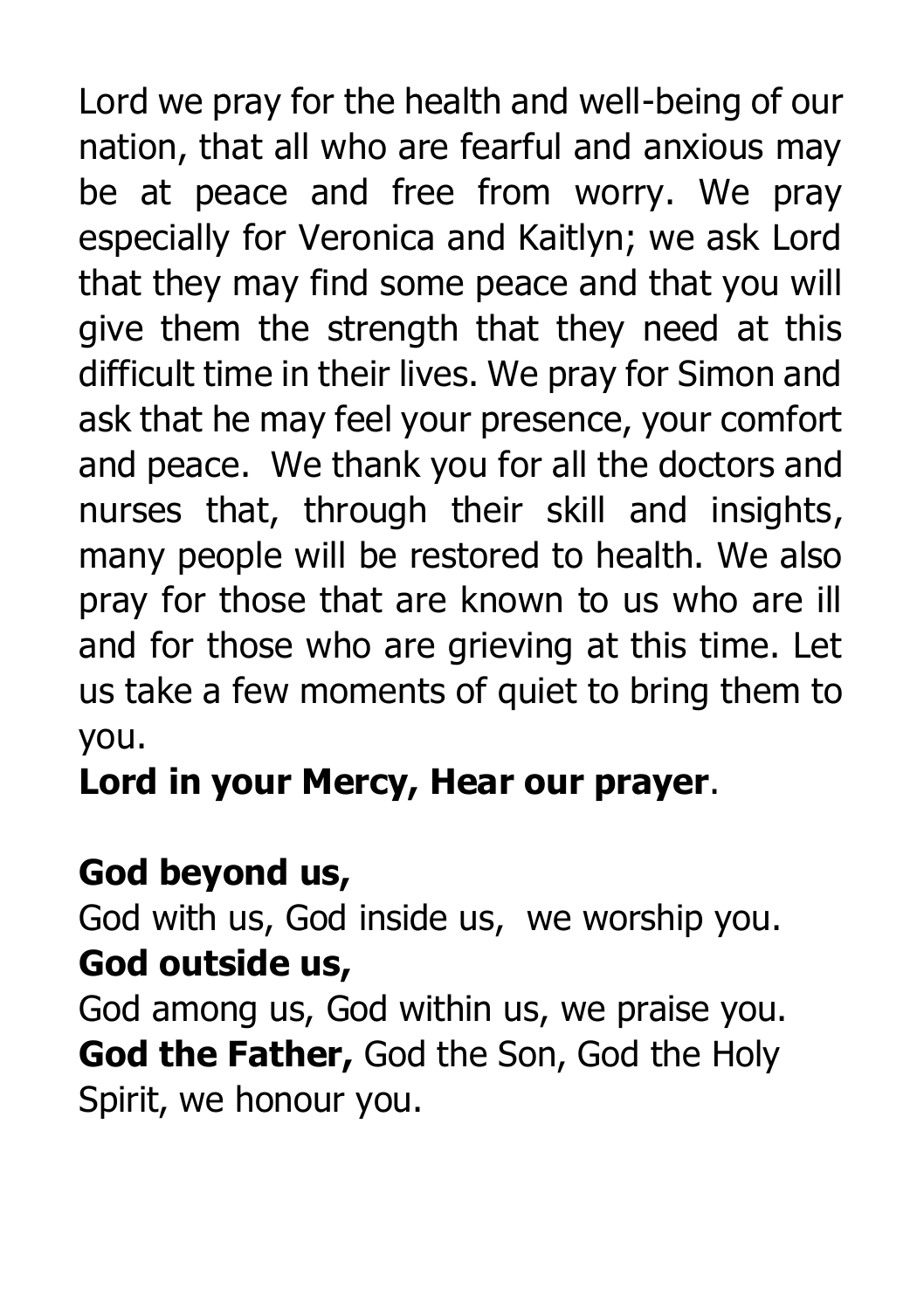**Merciful Father: accept these prayers for the sake of your Son, our Saviour, Jesus Christ. Amen.**

#### **The Lord's prayer**

# **Collect for today**

O God, you declare your almighty power most chiefly in showing mercy and pity: mercifully grant to us such a measure of your grace, that we, running the way of your commandments, may receive your gracious promises, and be made partakers of your heavenly treasure; through Jesus Christ your Son our Lord, who is alive and reigns with you, in the unity of the Holy Spirit, one God, now and for ever.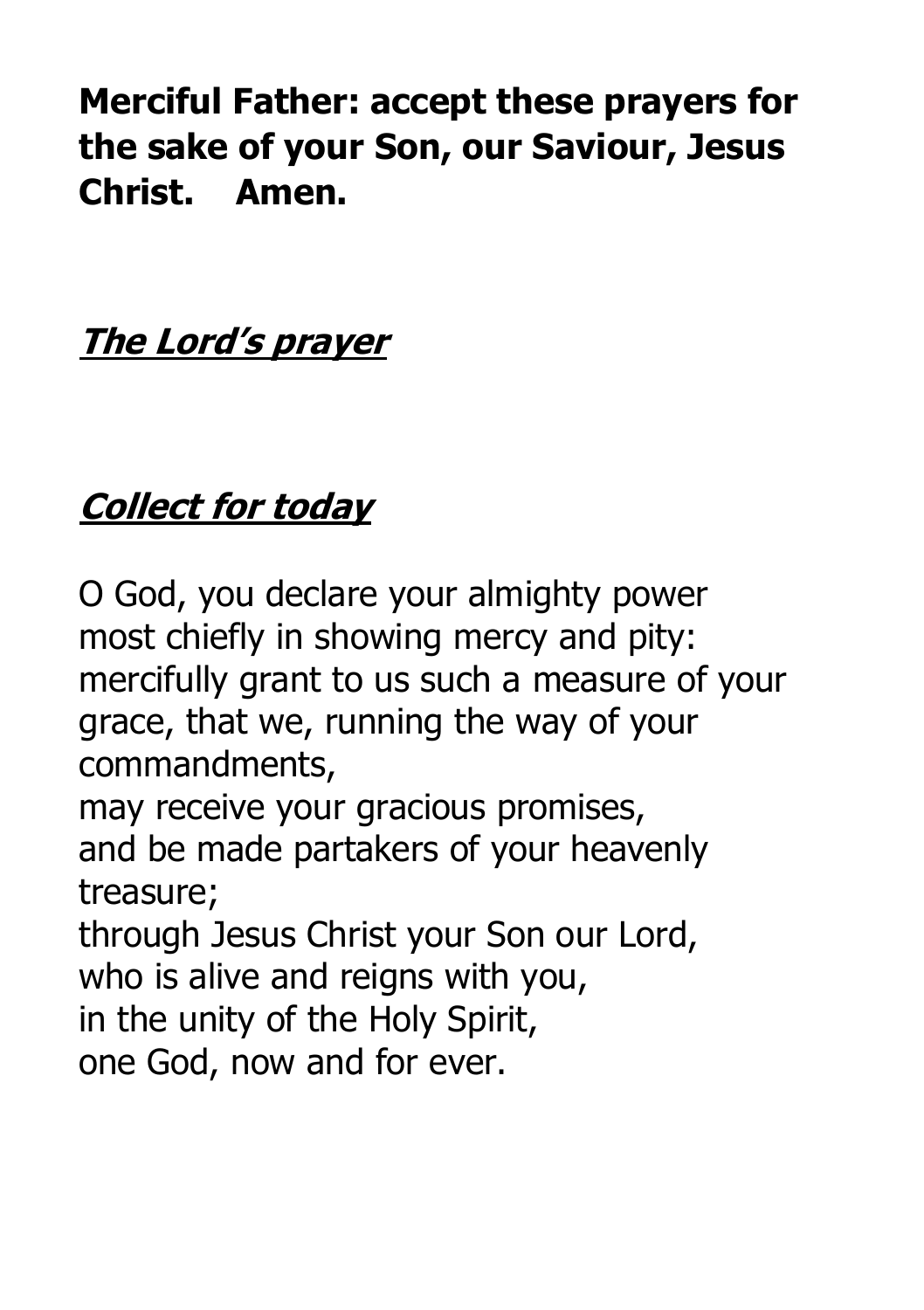#### **Closing prayers -**

Let us give thanks to the God of our Lord Jesus Christ,

### **who has blessed us in Christ with every spiritual blessing.**

Before the world was made, God chose us in Christ,

#### **that we might be holy and blameless before him.**

Let us praise God for the glory of his grace, **for the free gift he gave us in his dear Son.**

To Father, Son and Holy Spirit **give praise and dominion, honour and might, for ever and ever. Amen.**

Now that we have been put right with God through faith,

**we have peace with God through our Lord Jesus Christ.**